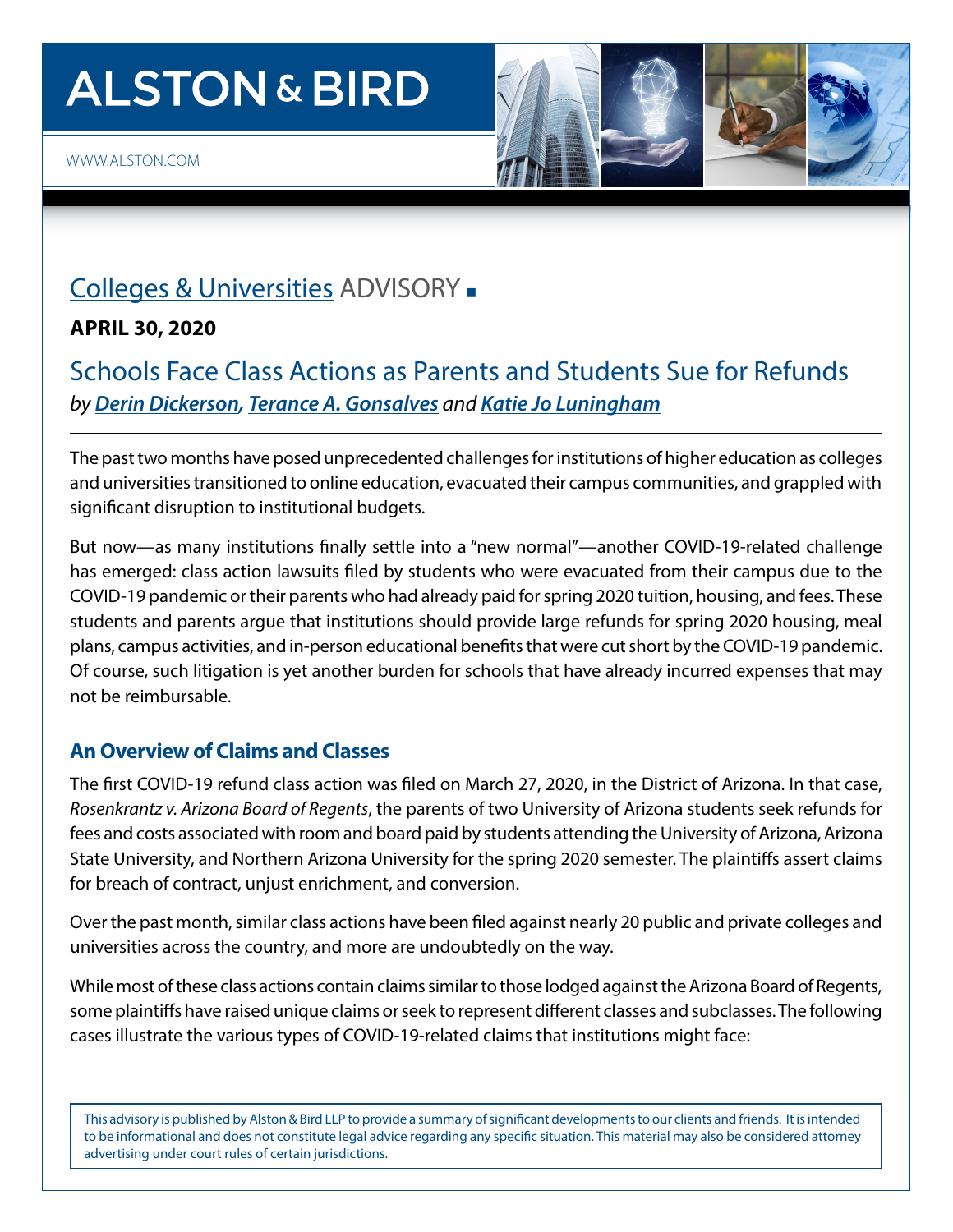- *Church v. Purdue University* On April 9, 2020, a senior engineering student filed a class action against Purdue University alleging that students lost the benefits of in-person instruction, housing, meals, and student activities. The plaintiff seeks to represent four distinct classes: (1) an "on-campus housing class"; (2) a "meals class"; (3) a "fee class"; and (4) a "tuition class." The plaintiff in this case seeks to recover a portion of tuition costs for the spring 2020 semester and is demanding "disgorgement of the difference between the value of one half a semester of online learning versus the value of one half a semester of live in-person instruction in brick and mortar classrooms."
- *Student A v. Liberty University* On April 13, 2020, an unnamed student filed a class action against Liberty University alleging that the university—despite publicly downplaying the pandemic and stating that the campus is "open"—has ended all on-campus activities and moved educational services entirely online. The plaintiff acknowledges that the university offered a \$1,000 housing credit, but alleges that the credit was insufficient because (1) the university did not adequately communicate with students, causing many of them to miss the deadline to apply for the credit; and (2) the amount is not the full prorated and unused portion of their housing payment.
- *Patel v. University of Vermont and State Agricultural College* On April 21, 2020, students filed a class action against the University of Vermont alleging that students are entitled to remediation after the university refused to refund prorated portions of tuition, housing, meals, fees, and other applicable costs. Despite an explicit "emergency closing" provision in the housing and meal plan contract stating that room and meal plan fees will not be refunded if the university closes due to a pandemic, the plaintiffs argue that the university *isn't* actually fully closed and refunds are required.
- *Hassan v. Fordham University* On April 25, 2020, an undergraduate chemistry student filed a class action against Fordham University alleging that students lost the benefit of their education without having their tuition and fees refunded to them. Noting that "Fordham has announced on its website that it will not refund any tuition for the spring 2020 semester," the plaintiff also criticizes Fordham's decision to reduce some fees by 50%, arguing that students are entitled to a refund of *all* fees and not just those that Fordham chose to reduce.

#### **Observations**

- **Which schools are targets?** At this time, there seems to be no discernable pattern. Plaintiffs have filed lawsuits against private schools, religious schools, for-profit schools, large public universities, and everything in between. In short, all institutions that shifted from in-person learning to remote learning or reduced services and offerings are at risk.
- **What are the most common legal claims?** Although each case is fact-specific, the legal claims asserted by plaintiffs remain largely the same. The class actions have alleged breach of contract and unjust enrichment claims, and almost half the cases asserted additional claims for conversion.
- **Where are the cases being filed?** Plaintiffs are not necessarily filing lawsuits in the states where their schools are located. At this time, almost half the COVID-19 refund class actions have been filed in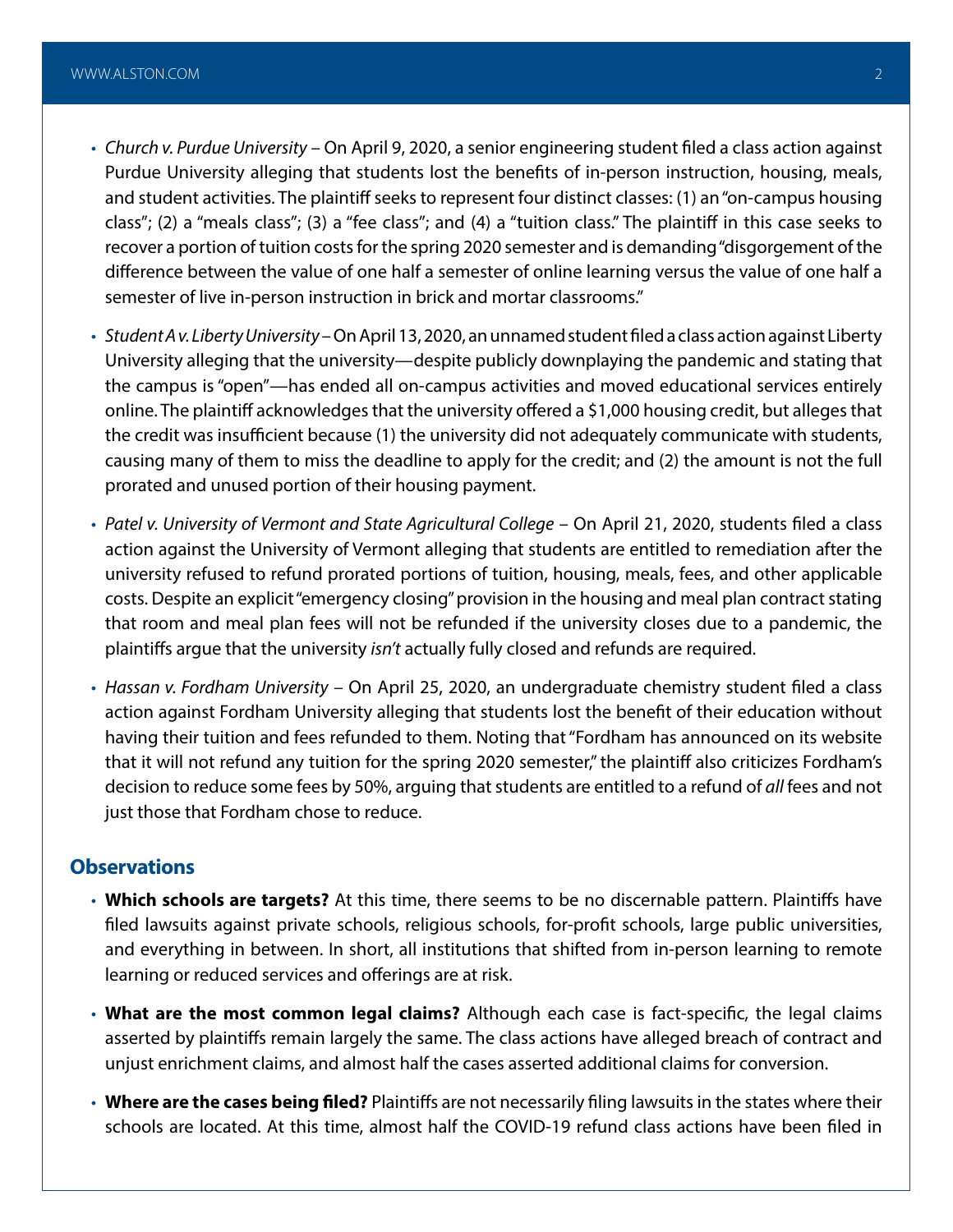jurisdictions outside the locale of the institution. And while most cases are being filed in federal court, at least three cases (all against public universities in Michigan) have been filed in state court. There also does not appear to be a geographic preference for plaintiffs.

#### **Key Takeaways**

In the midst of an already stressful time, these refund class actions pose significant financial, public relations, and legal risks to colleges and universities. Institutional leaders should seek guidance from legal counsel about how to effectively mitigate these risks and defend against COVID-19-related refund claims.

- **Know your institution's approach to refunds.** Track administrative decisions about COVID-19 related refunds or credits and make sure any decisions closely align with the provisions of the student handbook and all applicable policies. Familiarize yourself with your institution's policies and procedures addressing tuition and fee refunds and review any "emergency closure" or [force majeure](https://www.alston.com/en/insights/publications/2020/02/force-majeure-provision-extend-to-the-coronavirus/)  language, which may substantially impact your litigation matters or prevent litigation from occurring in the first place.
- **Utilize clear, empathetic communications strategies.** Institutional communications about COVID-19-related refunds or credits should be easy to understand and should clearly convey any relevant deadlines or requirements. These communications should be circulated across all campus communication channels to ensure that the information is promptly and effectively communicated to the entire campus community.
- **Don't assume that offering a refund or credit will eliminate your institution's litigation risk.** Some of the first institutions to be sued had already offered credits or refunds to students. Students nevertheless filed suit, claiming that the proffered remuneration was insufficient. Even if your institution has already offered a refund or credit, in-house counsel should continue to closely monitor the institution's legal risk.

Our [Colleges & Universities attorneys](https://www.alston.com/en/services/practices/corporate--finance/corporate--business-transactions/colleges--universities), well-versed in the nuances of higher education, are seasoned litigators with a proven track record of defeating class certification and winning early dismissal through dispositive motions. Alston & Bird's combination of higher education knowledge and [class action litigation](https://www.alston.com/en/services/practices/litigation/class-action) experience can help you protect your institution's brand and reputation while minimizing the legal risk associated with litigation.

Alston & Bird has formed a multidisciplinary [task force](https://www.alston.com/en/resources/coronavirus/overview) to advise clients on the business and legal implications of the coronavirus (COVID-19). You can [view all our work](https://www.alston.com/en/insights/?keyword=Coronavirus&reload=false&scroll=499.7685546875) on the coronavirus across industries and [subscribe](https://www.alston.com/en/resources/subscriptions-form) to our future webinars and advisories.